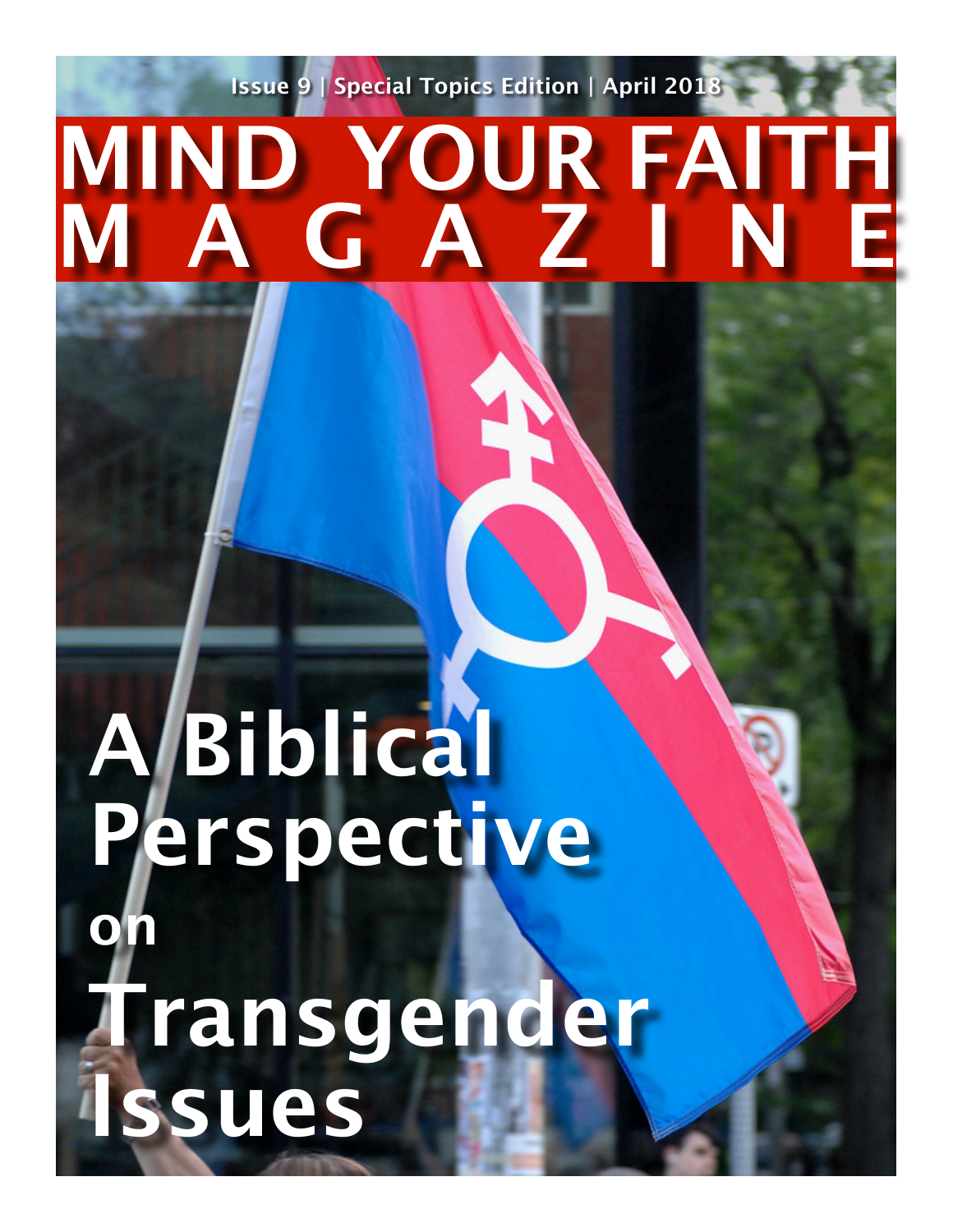# **ACKNOWLEDGMENTS**

I wish to express deep humility in the undertaking of this special issue. There are two things I know to be true: that transgender issues are much more complex than most admit, and that God has given mankind sufficient information through His word to firmly understand and promote what is right. I hope, through this article, 1- to urge Christians who have long stood opposed to the transgender tide to respectfully consider the other side with the humility and attitude Jesus would want. 2- to urge transgender allies to carefully ponder the Biblical presentation and the relationship between gender issues and the Gospel itself. I acknowledge that there are self-identified Transgender Christians. I wish to communicate to you my neighborly love, my encouragement to do God's will, and my heartfelt desire to help you combat the struggles you face from the Satan and from his malevolent influence. I believe you when you say you have struggles and conflicts. I believe you when you say you have been mistreated. It is my desire to stem the tide of ungodly hatred toward you by pointing to the love and humility of Christ. I ask of you, then, the patience to hear the gospel of Jesus Christ from a fresh perspective. I believe that transgender advocacy is incompatible with a complete view of the gospel. I believe souls are at stake. If it were not so, I would not fight for you so vigorously.

There are three avenues which we can use to approach transgender discussions. They are not completely separated from each other, but are worth their own presentations. We may take a philosophical approach. This approach targets the Locke-esque fallacies of perception of reality verses the substance of reality. How much control does the mind have over reality? How far are our feelings allowed to control other people? Is there a standard of truth, or is it relative? The second approach (not far removed from the first) is Biblical. We can open scripture and observe what the Christian whole-heartedly believes is God's mind. "You shall know the truth and the truth shall set you free" John 8:32. This verse affirms that truth can be known, is centered upon core reality, and has power to direct us. The Biblical approach has been sorely misrepresented as of late. There has been favor for pet passages and proof-texts rather than principles and themes. The third approach is medical. Since transgender issues concern the chemicals of the mind verses the construction of the body, the medical community has been hard at work looking for answers. We shall typically find validation for whichever side we have already chosen. Nonethe-less, it is good to discuss the medical concerns insofar as biology and chemistry impact the transgender discussion. As we should expect from the title of this issue, the second approach, the Biblical outlook, shall be our avenue of discussion. If any have any concerns, updated information, or alternative perspectives, all are welcome to contact us through our **Moyerpress.com** parent sight.

Sincerely, Luke Moyer

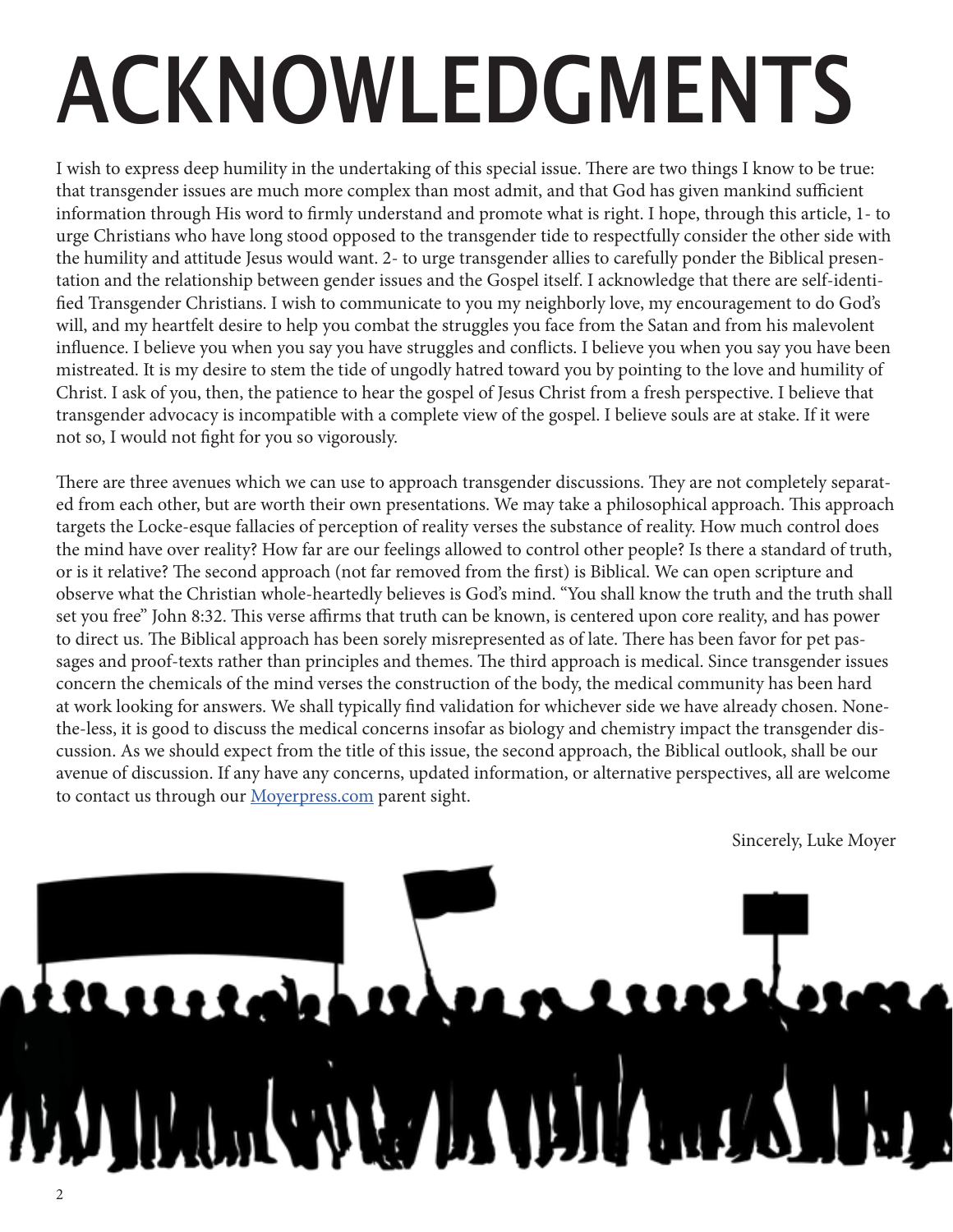What do you think<br>
term "transgender?"<br>
For years, the con-<br>
cept was textbook taboo. This heswhen you hear the term "transgender?" For years, the conitation to discuss gender identity still pervades the American church. Many Christians don't want to stir up trouble. Many others don't know what to think or say. Three options are pushed: acceptance, silence, or quarrels. Are those the only choices? There have been severe misunderstandings both in the church and in culture because 'trans-

gender-ism' is not seriously approached from a Biblical standpoint.

Since our culture has been at a loss for kind words, many transgender individuals have been horribly mistreated. From surveys in 2011, 41% of transgender identifiers considered or attempted suicide due to pressures<sup>1</sup>, and 19% of identifiers reported physical abuse2. These kinds of abuses are because we, as a culture, have not employed the proper approach to interacting with those who struggle with their gender. I doubt I exaggerate when I say that the average Christian has not seriously considered the issue prior to this last decade. It becomes increasingly difficult to have rational, scriptural, discussions.

This is a growing issue. Even a year ago, estimates show nearly 1.4 million Americans3 (0.6% population) identify as transgender, which is double the number previously assessed in 2011. Given the climate and dominance of the LGBT(+) civil movement, we can expect these numbers to increase exponentially.

We cannot ignore the issues of gender identity. We must have a solid scriptural foundation on all moral matters. If gender roles are moral, then scripture can inform us. As it happens, there is much we can learn about gender issues from a Christ-centered worldview. We should also show proper decency toward those who believe and think differently. No matter what our thoughts toward a subject, we must always "Give every consideration to all people" (Titus 3:2).



There are three necessary concessions both parties must make at the outset of such a discussion.

First, we must acknowledge our positions to the other party. I shall, then, begin by saying that I believe in the 'traditional' model of gender: God places genders into the bodies (or perhaps they are one and the same) and expects individuals to behave within the role of their body. I wish to be respectful, courteous, and kind in how I oppose transgender advocacy.

Second, both parties must concede that both viewpoints have arrived at their position through three criteria: 1- Our perception of reality 2- Thoughtful reasoning 3- Emotions regarding personal experiences. These are the three foundations for all positions. We all think about the world a certain way based on what we perceive through our senses and thoughts. We then take those

> perceptions and reason with them as best we can. Lastly, we apply our reasons alongside emotions garnered from our personal experiences.

Combining these two concessions produces the third: both parties must admit they might be wrong about their view. Both must admit that 1- Our perception of reality MIGHT be misinformed 2- Our reasoning process MIGHT be flawed, and 3- Our emotional experience MIGHT have biased us against the truth. If we do not admit these concessions then no rational discussion can ensue.

Our goal is to be correct and consistent in our conclusions. I believe it is possible to arrive at the correct conclusion. But we must apply humility in order to objectively evaluate our own position. It is to this end that we have any discussion. We shall begin with as comprehensive a consideration as we can toward the transgender viewpoint. Our goal is to acknowledge what transgender individuals say. Then we shall then look at how the gospel interacts with this model and answer those concerns.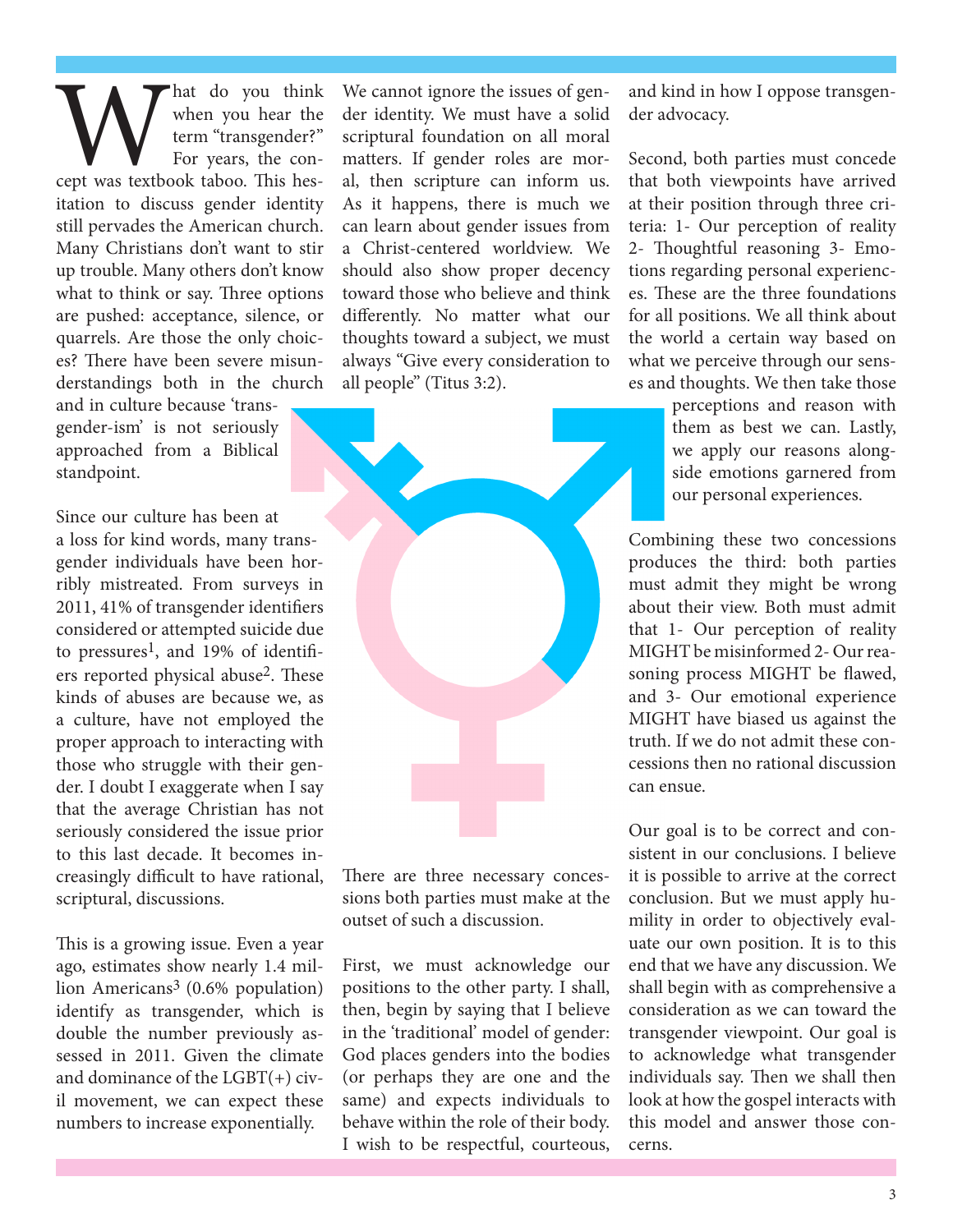### **Misunderstandings about 'Transgender[ism]'**

In order to understand 'transgender[ism]', we must look to the core of their argument. First, we must distinguish between transgender individuals and the political or civil movement most people see. The movement of transgender-ism is highlighted in news for political gain. However, few of the persons being discussed are part of politics. Most transgender people simply want peace harmonized with respect, and quiet synchronized with fairness. It is valuable, therefore, to consider the transgender argument on a personal level. For the sake of time, we are forced to consider generic arguments, but recognize a diversity among transgender motivations and beliefs. I seek to do the best I can to represent the majority, without fun -

neling individuals into preset boxes. Again, these are not my views. I cannot speak them first hand. The goal is always to speak with individuals and to know people rather than movements or political parties.

While the "LGB" (Lesbian, Gay, Bisexual) 'movement' began in the 80s, the term "Transgender" wasn't added until the 90s. More recent additions express various levels of a non-binary or non-gender identity. This means that the proponents of the LGB+ political movement connect transgender issues with homosexuality. There is some political and social connection between the two. However, if we assume that all the arguments concerning homosexuality will automatically cover transgender issues, then we will be surprised when we confront their actual beliefs. We need to first address the DIFFERENCES between homosexuality and transgender identity:

Tr a n s g e n d e r identity, at its core, **is not about sex**. While homosexuality is rooted in physical attraction and lustful actions or feelings towards the same gender (sexual orientation), transgender (gender orientation) proponents do not necessarily think about sex at all. "Gender identity and transgender are different from sexual identity and lesbian, gay and bisexual. Sexual identity is about who you are attracted to; gender identity is about how you identify as male or female."4 Transgender individuals are not basing their convictions on things like sexual attraction or marriage. The issue goes further than sex; it's about identity.

Transgender identity **is not about 'crossdressing.'** While proponents still admit that wearing clothes of their "inner" gender frees, empowers, and expresses them, it's not really about the clothes. To them, it's about freedom to express who they are, in whatever way fits their personality. You don't know a transgender person by what they wear. From a Biblical standpoint, it's worth noting that **1.**  $\sum_{i} \sum_{j}^{n} \sum_{j}^{s} \sum_{j}^{o} \sum_{j}^{e} \sum_{i}^{e} \sum_{j}^{e} \sum_{i}^{e} \sum_{j}^{e} \sum_{j}^{e} \sum_{j}^{e} \sum_{j}^{e} \sum_{j}^{e} \sum_{j}^{e} \sum_{j}^{e} \sum_{j}^{e} \sum_{j}^{e} \sum_{j}^{e} \sum_{j}^{e} \sum_{j}^{e} \sum_{j}^{e} \sum_{j}^{e} \sum_{j}^{e} \sum_{j}^{e} \sum_{j}^{e} \sum_{j}^{e} \sum_{j}^{e} \sum$ the rate of  $\begin{pmatrix}\n t_{hj} & t_{hj} & t_{hj} & t_{hj} \\
 t_{i0} & t_{i0} & t_{i0} & t_{i0} \\
 t_{i0} & t_{i0} & t_{i0} & t_{i0} \\
 t_{i0} & t_{i0} & t_{i0} & t_{i0} \\
 t_{i0} & t_{i0} & t_{i0} & t_{i0} \\
 t_{i0} & t_{i0} & t_{i0} & t_{i0} \\
 t_{i0} & t_{i0} & t_{i0} & t_{i0} \\
 t_{i0} & t_{i0} & t_{i0} & t_{i0} \\
 t_{i0} & t_{i$  $\begin{array}{l} \begin{array}{l} \begin{array}{l} \text{the probability number of groups} \\ \text{green by the graph.} \end{array} \end{array} \end{array}$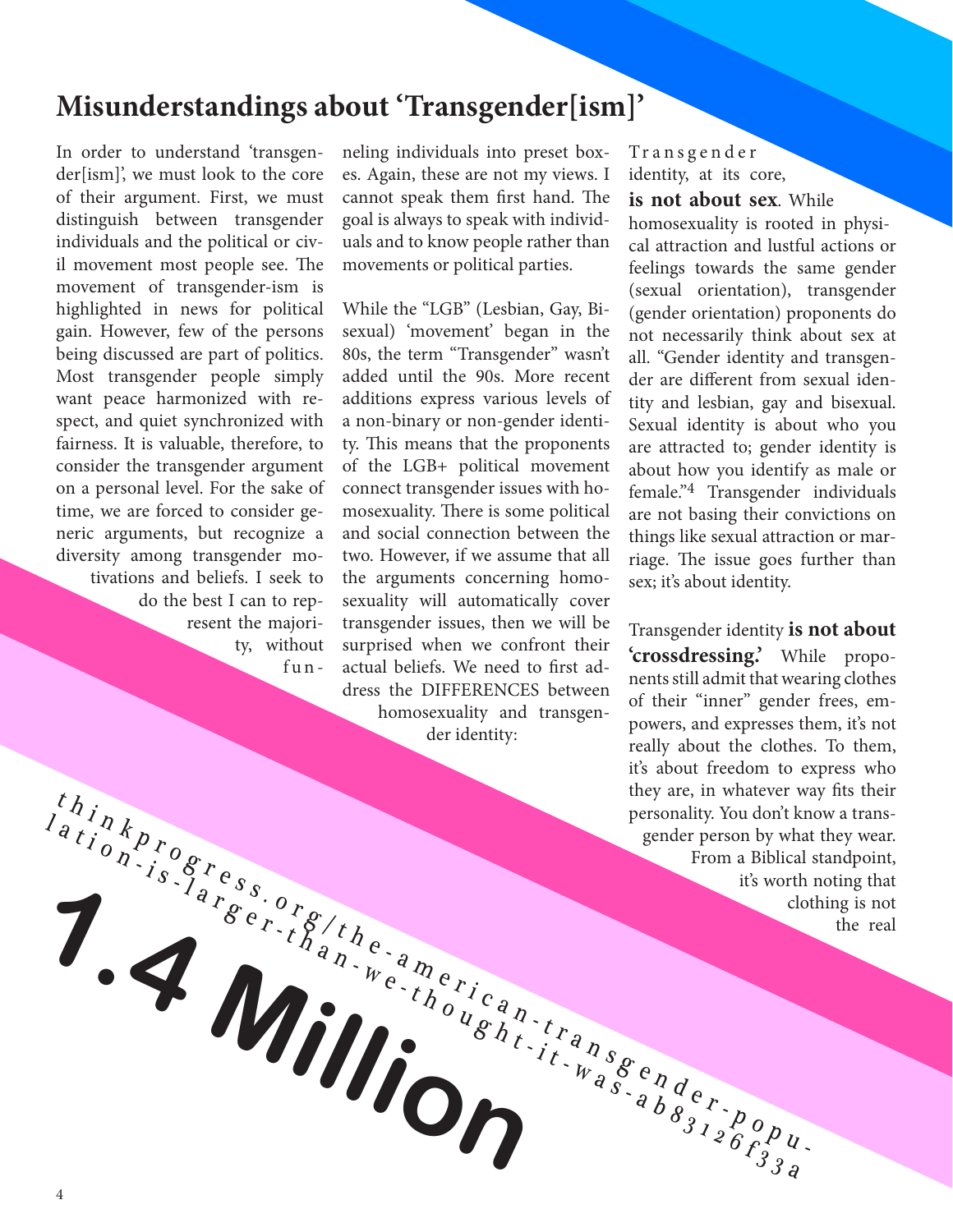is-

s u e either. The scriptures never indicate *which* clothes are gender specific beyond what the culture already recognized. Clothing styles change constantly, and Christians cannot make doctrinal arguments about what God has left up to culture to decide. I would guess that a high percentage of Christian women today are currently wearing what would have been deemed scandalous just two hundred years ago. Modesty, nakedness, and appropriateness have their own Biblical arguments. Those do not concern the core of the transgender issue.  $\frac{m_{a_{r_{i}}}}{m_{a_{r_{i}}}}$  (*a*<sub>ire.com/cu<sub>lture</sub>/g<sub>3065/transgender-facts-figures</sub>)</sub>

Transgender identity **is not about 'tomboys' and 'nancies.'** The point is not that a person has emotional tendencies towards one gender or another. In fact, many transgender individuals request that we remove all such stigmas to begin with. Some men identify as men and still maintain qualities that culture deems feminine. Some women identify as women while having culture defined 'manly' characteristics. These are not transgender individuals. Transgender advocates claim that it's about

what they feel on the inside that

drives t h e m . They wish to have the freedom to act in whatever way they feel best expresses themselves. A transgender person could still dress, act, and behave as their bodily gender, but still identify inwardly as another gender. We are not first targeting outward appearance; this is a conversation for the mind and the heart.

### **The Struggle is Real**

While the number of transgender identifiers is rapidly growing, we have every reason to believe they shall always remain in the minority. Most people simply do not know what a crisis in gender identity feels like. I, personally, do not know what this feels like. My initial reaction was to write off the issue as fantasy, laziness, or insanity (precisely the cultural approach pre- mid 20th century). As I began to talk to and read from advocates and transgender individuals, I learned that this is a real concern for them. Transgender individuals have scholarly and medical degrees, skillful hands, and rational minds. While the premises of their b e l i e f stem from philosophy concerning perception and reality, their minds are no less capable than anyone else's. We may not agree. But we cannot ignore their claims. They feel that their body and their true self have been misaligned. Rather than push away reasonable discussion because we simply haven't experienced the issue, we should carefully hear them out. Only by understanding their arguments can we reason together (and vice-versa, I would add).

What are the claims? **First**, in their own words: "Transgender, or Trans: means someone whose gender differs from the one they were given when they were born."<sup>5</sup> or "A transgender person…is someone whose sex assigned at birth is different from who they know they are on the inside."6 Expressions like "My identity is not about my genitals" is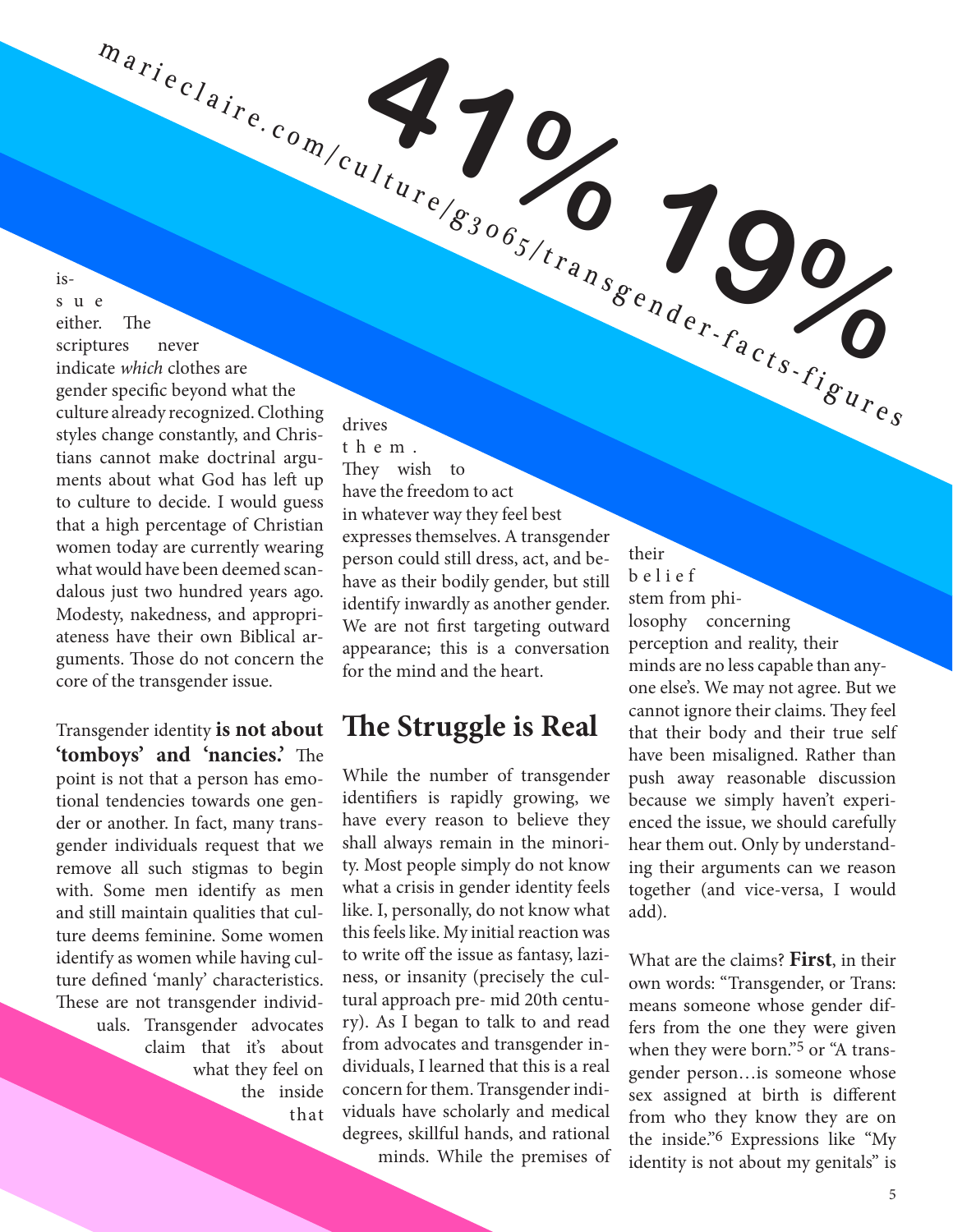## 4 (Expired) Now see: belongto.org/youngpeople/advice/transgender-info/ 5 (Expired) Now see: belongto.org/youngpeople/advice/transgender-info/

0 0 101010100 

6 hrc.org/resources/reporting-about-transgender-pe-0ple-read-this 7 wqad.com/2017/07/05/baby-in-canada-may-be-worldsfirst-person-to-have-no-gender-assignment/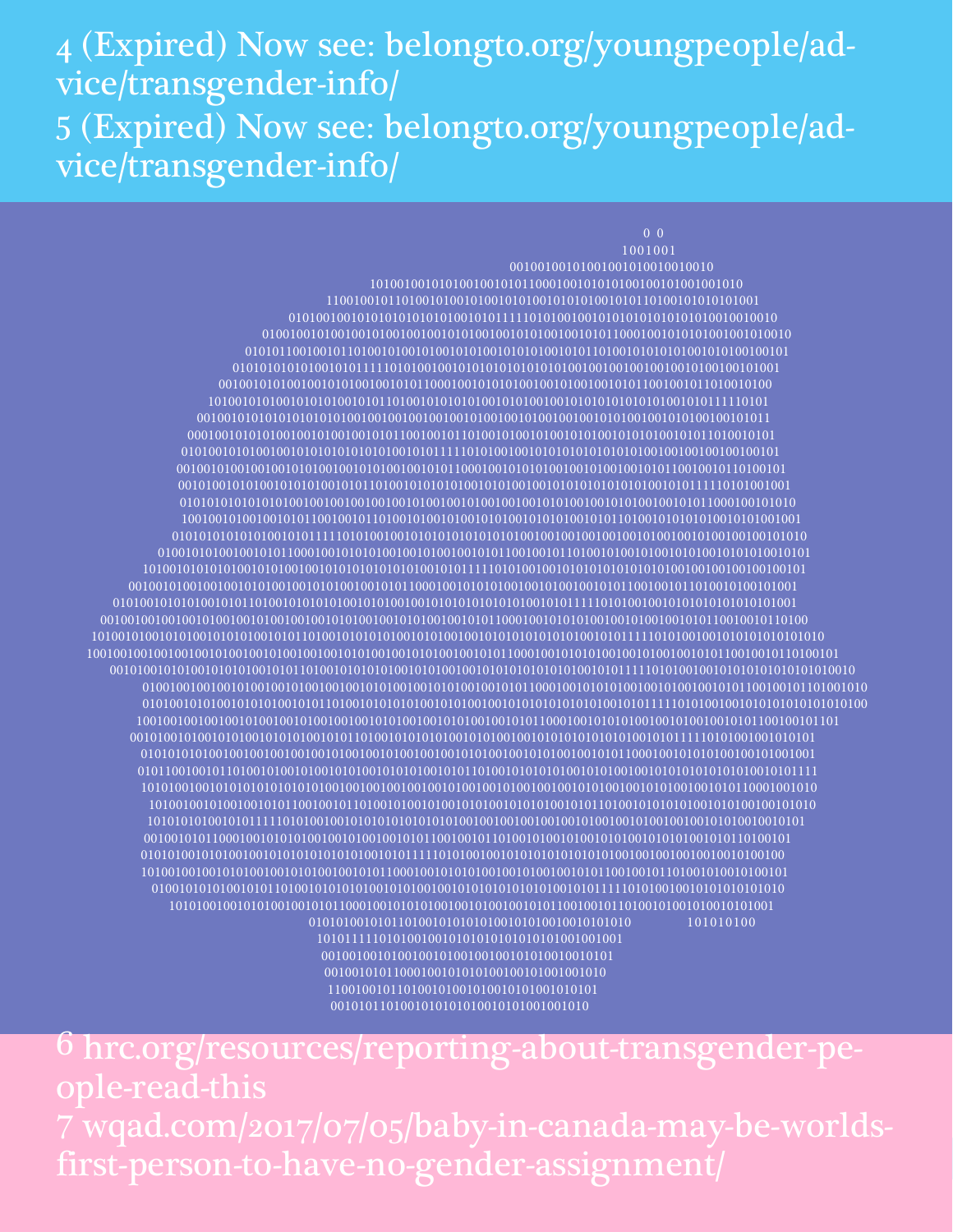becoming the norm. They see a person's identity extending physicality. I agree that a person is more than their body. Our discussions should, then, consider the purpose and design of the human body and how it corresponds to our true identity.

**Second**, transgender individuals resent culture for forcing its definitions of gender onto persons. "I am not going to foreclose their choices based on an arbitrary assignment of gender at birth based on an inspection of their genitals"7 says a trans parent who desires for their child to remain genderless until they self-determine. In their perspective, it is culture who has forced people into boxes based on their physical appearance. Do the physical, bodily, differences come from culture, or another source? Our discussions must include this field.

**Third**, they claim that true identity is about the mind, heart, and freedom to express. Each of these areas are independent metrics for our gender. How a person thinks can, in this view, establish gender. How a person feels can determine gender. How a person looks and talks should be granted to them also, they say. If someone identifies their mind and heart as a gender contrary to their bodily sex, then they wish for the freedom to unite their whole being under a single gender. Transgender individuals feel they are oppressed, not only by their culture, but by their bodies. They want to be themselves. They feel restricted. Identi-

ty is important for every human. Without it we have no confidence in our purpose. Without knowing who we are we have no motivation to act. I believe one of the strengths of the gospel is the way it provides every human with an identity. I believe that a firm understanding of this resolves the transgender crisis. Jesus allows all of us to be redefined. Our discussions ought to include where identity is found, and how it should be applied.

**Fourth**, many transgender individuals affirm "this is not a choice." Their premise is that the internal defines identity. If the internal IS (in their perception of reality) a certain gender, then to deny the 'real' inner gender is denying reality. We cannot fault those who have no choice. This has, for many, become a lifelong struggle. Many have confessed they would change their feelings if they could. It is due to this helpless, uncontrollable feeling that many transgender individuals give up.

We may not have a choice over our struggles, our temptations, our 'feelings.' But we do have choice over our role and our outlook. While 'feelings' may be pushed upon us by our bodies, fleshly nature, or Satan himself, we are not forced to obey our feelings. I can acknowledge the transgender feeling (though never experiencing it myself). But there are many other feelings that I, as a Christian, am required by the gospel to reject and put in submission. Our discussion must include what should be done with the elements of our lives which are under our control.

This article is not dealing with the philosophical premises about perception of reality. It intends to address the transgender viewpoint as it is presented. Can we engage in thoughtful, reasoned disagreement? It is the goal of both pro- and antitransgender to be calm, reasonable, and attentive. It is difficult to be calm when hearing a view that is contrary to our convictions. But we must at least understand what the arguments are. Opponents of 'transgenderism' must recognize that transgender individuals have been grasping and maneuvering these issues for quite some time. Just because we disagree and have not experienced these feelings does not mean that others are not struggling. Just because someone thinks differently doesn't make them delusional. Some persons, to be sure, take easy and lazy paths following rash compulsions; that does not represent every individual.

Likewise, proponents for transgender identity must not assume that 'traditional' minded individuals are hateful, illogical deniers. Just because some 'christians' have behaved in hateful and unreasonable ways does not mean God has failed to provide loving guidance on the matter. The following presentation seeks to provide a Biblical foundation as a rebuttal for the purpose, choice, and identity of gender.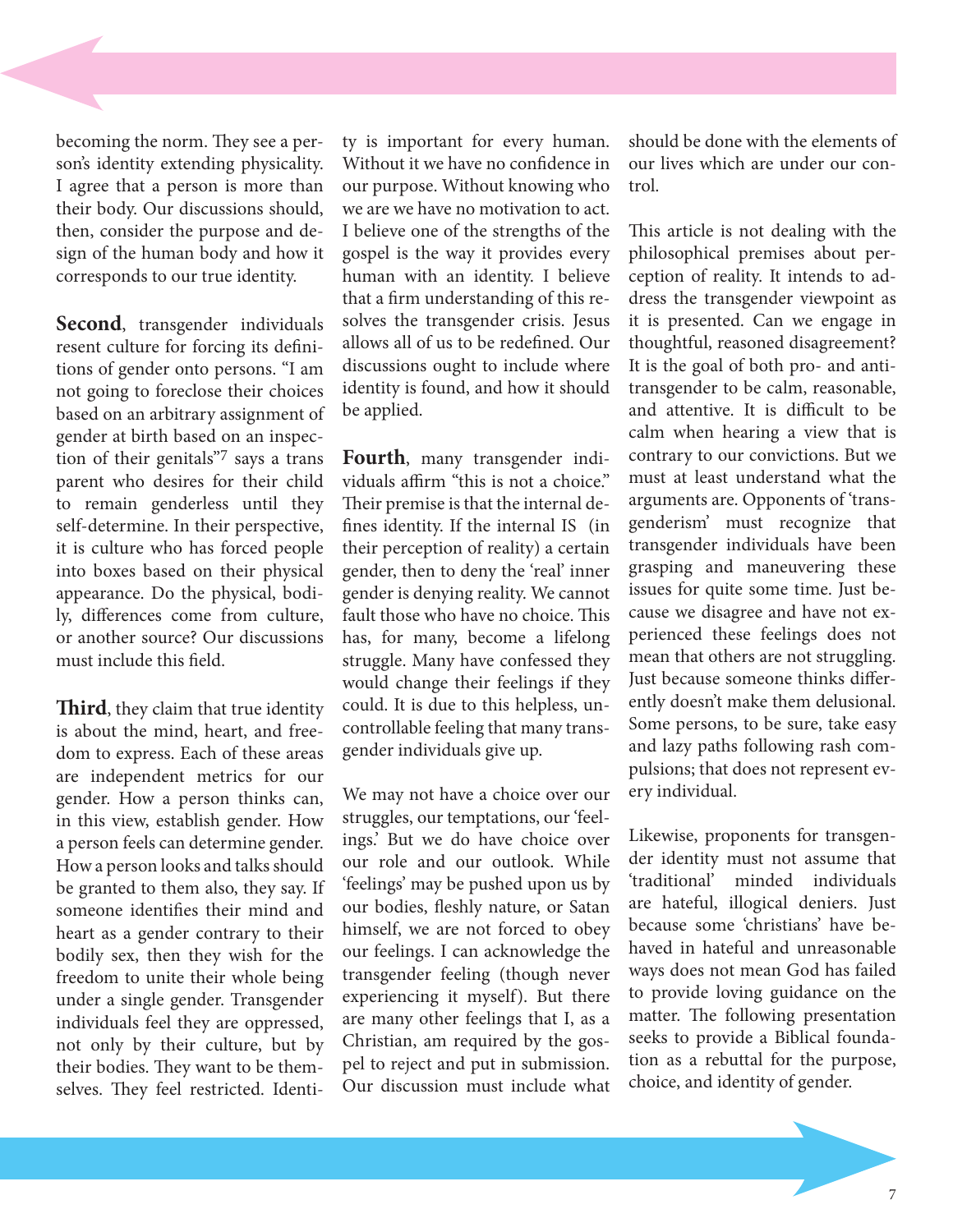## **Biblical Response**

With the rapid growth of the transgender political movement, social awareness, and personal acceptance, Christians should not put up walls and barriers based on personal comfort. Just because the subject may be awkward or taboo, we ought not decline scriptural discussions about it. Doing so alienates many from the truth. Instead, we should go to the scriptures and reason from them. "Reasoning" implies taking a series of statements, supporting them with evidence, and forming an argument to support a conclusion. Studying transgender issues from the scriptures is more than going to your favorite Bible search bar and typing in "trans". We will come woefully short. Neither can we group transgender with homosexuality and effeminacy. So what do we do? Lets start by going to the author and master teacher Himself.

Jesus, as the perfect teacher and

model, provides brilliant answers to many of the moral dilemmas thrown at Him. As our pattern, I wish to note Jesus' response concerning divorce in Mathew 19 and Mark 10. When asked about divorce, Jesus had a host of passages he might have used (Malachi 2:16 not the least among them). Yet, He says "From the beginning it was not so." To Jesus, "from the beginning" was a sufficient scriptural argument to define the human ethics of male and female purpose and interaction. He says "from the beginning of creation He made them Male and Female." To Jesus, this principle, "from the beginning" is the basis for gender origin, purpose (1 Corinthians 11), bodily use (1 Corinthians 6), role (1 Timothy 2), and interaction (Ephesians 5).

#### **God is Creator.**

Every person who is a 'believer' believes that God made everything (Genesis 1:1). Without Him, "nothing which exists came into being."

(John 1:3). This may seem like a given, but is vitally important to both the gospel and to our discussion here. As Creator of this vast, dazzling, and complex universe, there are a few qualities about God we simply cannot ignore. 1- God is all powerful. If God wants to do something He has the power to do it (Jeremiah 32:27). Nothing is going to hold God back or stop Him from accomplishing His goals. 2- God is the Designer. Everything which God has made serves a very specific and well-balanced purpose. Without perfect order, this universe would instantly collapse. We may not understand why certain things are created the way they are, but we can know that if God has created it, it has a function. 3- God has all authority. As the potter, God has a right to expect whatever He desires from the clay. It is not within our right, as creation, to dictate our own purpose or design (Romans 9:20).

"Have you not read that He who created from the beginning made them male and female? And for this reason a man shall leave his father and mother and be joined to his wife, and the two shall become one flesh. So they are no longer two but one flesh. Therefore, what God joins together, let no man separate.... Because of the hardness of heart Moses permitted you to divorce your wives, but from the beginning it has not been this way." Matthew  $19:4-6$ , 9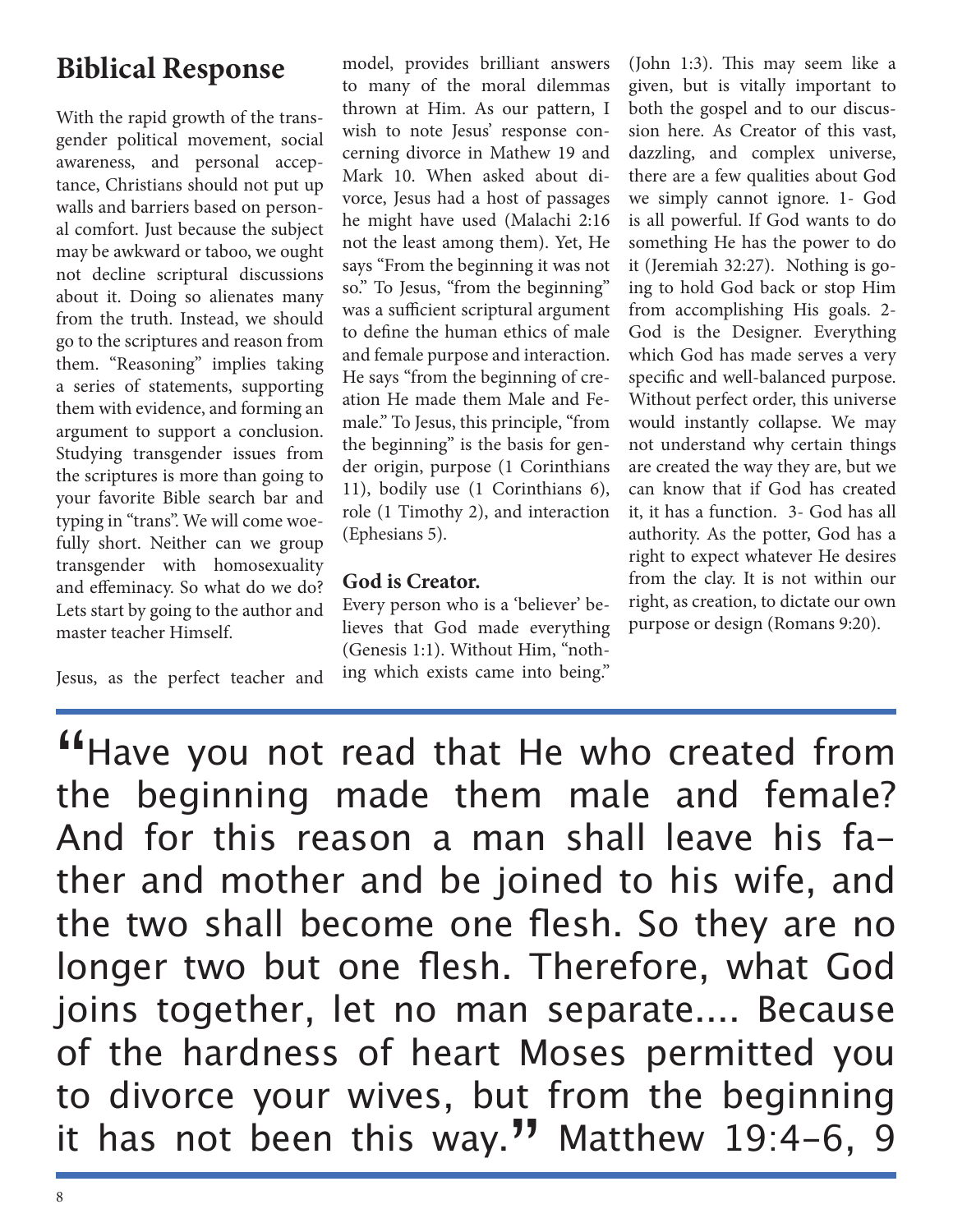#### **God made male and female**

Of all things God created, he saved the best for last. He chose to duplicate Himself (in limited fashion) in His creation. Therefore, He made humankind in His own image. The image of God, we must note, was fashioned as both male and female. Both male and female genders can represent God equally. In this statement, we are not assigning gender to God. For example, the DNA of both a father and mother are passed on to both their male and female children. A male can share appearance and personality traits of his mother, but this does not make the mother masculine. A female can resemble and act like her father, but this does not make the father feminine. In the same way, male and female traits are expressions of God's qualities rather than our gender reflecting on His (not to mention we are material bodies and He is Spirit). The point we must see is this: both male and female have critical value. God, as the creator and the designer has seen fit to place males and females onto the earth to represent Him. This diversity was the last (and arguably the greatest) thing God ever created.

#### **God creates individuals**

God did not just create Adam and Eve and then let creation take over for itself. Humankind does not have the capacity to create life. God alone is the giver of life (Genesis 30:2; Numbers 16:22; Job 33:4; Isaiah 42:5; John 6:63; Acts 17:28; 1 Corinthians 8:6; Revelation 11:11). We may plant seeds in the ground but God is the one who causes the growth and the life therein (1 Corinthians 3:7; Ec-

clesiastes 11:5; Romans 4:21). When He makes things, He intentionally designs them. When He made us, He knows who we are and what we shall become (Genesis 49:25; Isaiah 43:1, 7; 44:2; Jeremiah 1:5; Galatians 1:15) God knows every detail about us. He knows our name, our appointed days, and even number of the hairs on our head. He designs each of us from the womb with these things already known. We are not random numbers to Him. He loves each of us individually. He designs each of us individually.

#### **God is perfect**

It is impossible for God to make a mistake. Everything God made in the beginning was "good." It was exactly the way He wanted it. By the choices of Adam and Eve (and our choices following) the earth has been corrupted. The evils which have infiltrated this world do not reflect negatively on the perfection of God. Instead, we must see that all authority is still within His hands. God allows for evils to beset people for His own purposes (Job 2:6; John 9:3). We can know that God is in charge of what we ought to be. He does not make mistakes when He forms us. He creates each of us from the womb and places us in the exact place, time, and body He desires. He expects His will to be accomplished in each of us. Questioning this undermines His sovereignty, our amenability to His expressed will, and any application of the gospel.

Since God is the creator, He has a right to make demands on us, not the other way around. Since God

made male and female, we must respect that He had a designed reason to do so. It is not in our authority to challenge His gender assignments. Since God creates individuals, we know that He has created us with very specific intentions. Because God is perfect, we know that we are given the body that He desires. When we claim that we are a disembodied gender, then we claim error from God. Remember the quotation above about Trans identity being "someone whose gender differs from the one they were given when they were born." There is a subtle recognition that our bodies have been granted to us by some other source. While advocates of transgender thinking may complain that culture assigns unfair 'boxes' upon male and female bodies, no believer can argue that culture gives the bodies. It is God and God alone who gives both body and soul. If we are believers in the God of scripture, then we must admit that He created us as we are on purpose.

#### **What are we allowed to do with our bodies?**

God has created this world and put it in subjection to humankind (Genesis 1:28; Psalm 8). This gives us the authority to build, create, and change our environment. We have the authority to resist the perversions of nature. This is what medicine attempts to do. But what if our bodies have been perverted by being the wrong gender? Do we not have the authority to change and adapt as best we can to our true gender? While we have authority over many aspects of nature, God does give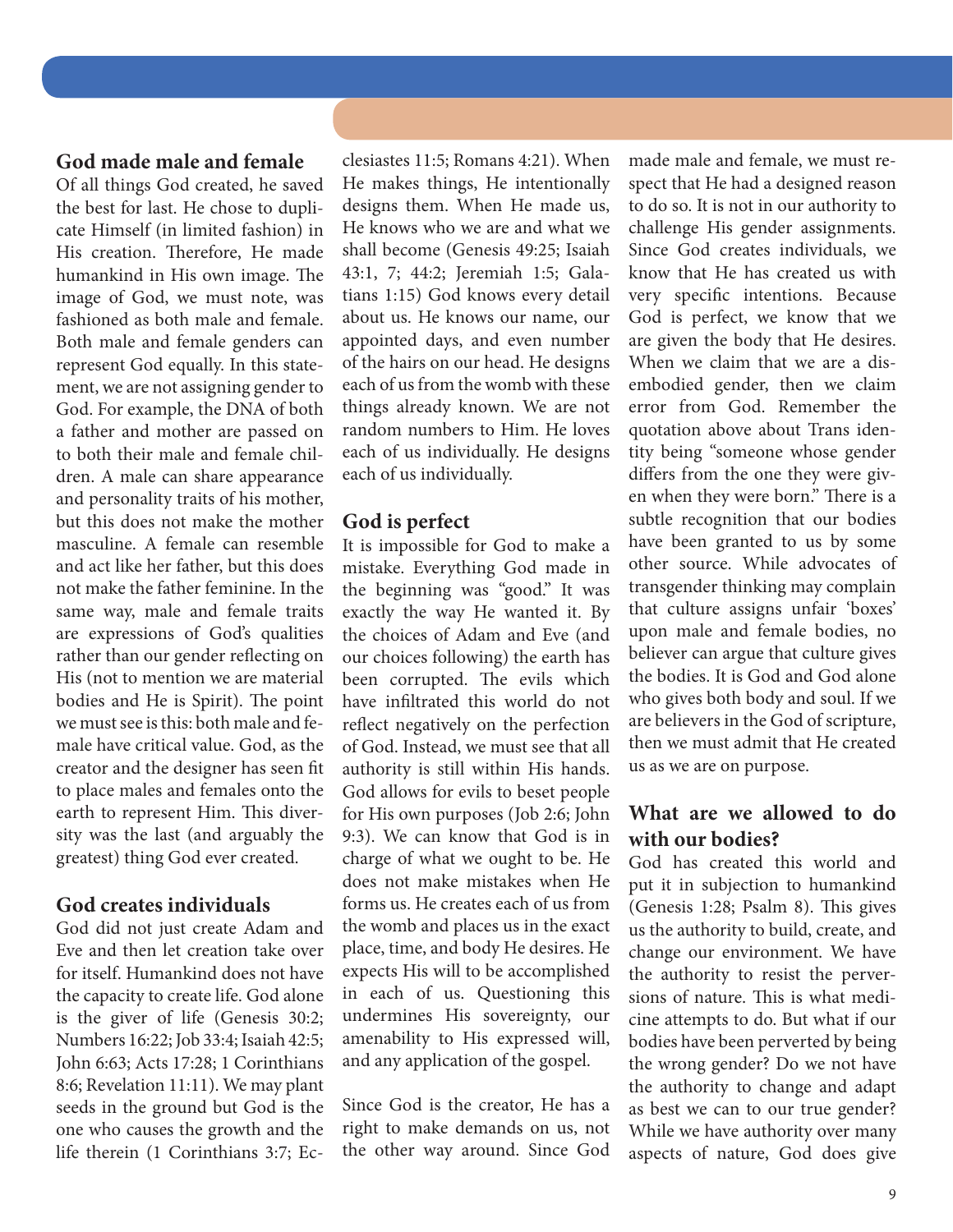limitations about the purpose and use of it. Paul emphatically states in 1 Corinthians 6- "the body is not for immorality but for the Lord… your bodies are members of Christ… you are not your own… therefore glorify God in your body." This sets the precedent that there is a right and a wrong way to use our bodies.

In 1 Corinthians 6 Paul's concern was how we use our bodies for sex. While the transgender issue is not about sex, the use of the male and female body must still be derived by the Lord's own instruction, and not by our wants. Since God has given us the body we have, we must use it to glorify God. Making mends to the body (treatment for sickness etc) honors God's intention for life. Making changes to the purpose of the body which God has given us rejects His wisdom and intentions. Also, within Paul's scathing remarks about sexual misuse in Romans 1:26ff, the issue boils down to leaving 'natural' order. Each gender, as designated by the body, must submit to the Creator's ordained (natural) role and function. Our medical changes may only assist us to accomplish that purpose. In other words, God expected homosexuals to align themselves to the natural order which He had created "from the beginning." They rejected the bodies God gave and lust after other bodies. While, again, transgender identity is not about sex, God has still placed order to the nature He has created, especially as it concerns male and female bodies.

Perversions of nature like sickness, death, tragedy, etc. were not part of God's perfect creation. He has given mankind the authority to organize, utilize, and correct nature. But the soul is not part of nature. The spirit is not found within our domain. It is not within our authority to change Gods purpose for our souls. If transgender identity is about the deeper identity of our souls, then we need to respect where God has placed them. Since God and God alone forms our bodies and gives us our souls, nature cannot pervert the process of matching soul to body. We may be born with disease, struggles, and temptations, but God alone delivers us into our bodies. God alone has the right to tell us what the intentions of our bodies are.

### **Gender Roles:**

One of the big pushes from transgender advocates concerns the 'arbitrary' rules that culture assigns to men and women. When culture assigns identity based on subjective values, then they have a point to make. However, from scripture we see that culture does not and cannot create life, gender, nor dictate intentions for our life and gender. God assigns us our bodies, and He makes no mistakes. I believe that part of the transgender argument misunderstands God's assigned roles just as sorely as they claim culture misunderstands them. Understanding gender roles from scripture shall increase our appreciation for God's intention in placing each of us as we are.

#### **Equality**

We must stress, first off, that God has not created disparity in value among men and women. Equality, from a scripture standpoint regards our conformity to Godliness, our independence, and our final reward. We find that in all three cases God has made male and female with true equality. Both Men and Women can be like God. The standards of righteousness are the same for both. God does not demand more of one or another, nor does He allow greater capacity for godliness to either male or female. He has also, in His wisdom, made sure that we cannot be independent of each other (1 Corinthians 11:11). While we can live individual lives without the other gender, as a species we can only exist through each other. God gave this balance to nature in order show us that neither is more important

Man does not originate from woman, but woman from man. However, in the Lord woman is not independent of man nor is man independent from the woman. **Does not nature itself teach you?** 1Corinthians 11:8,11,14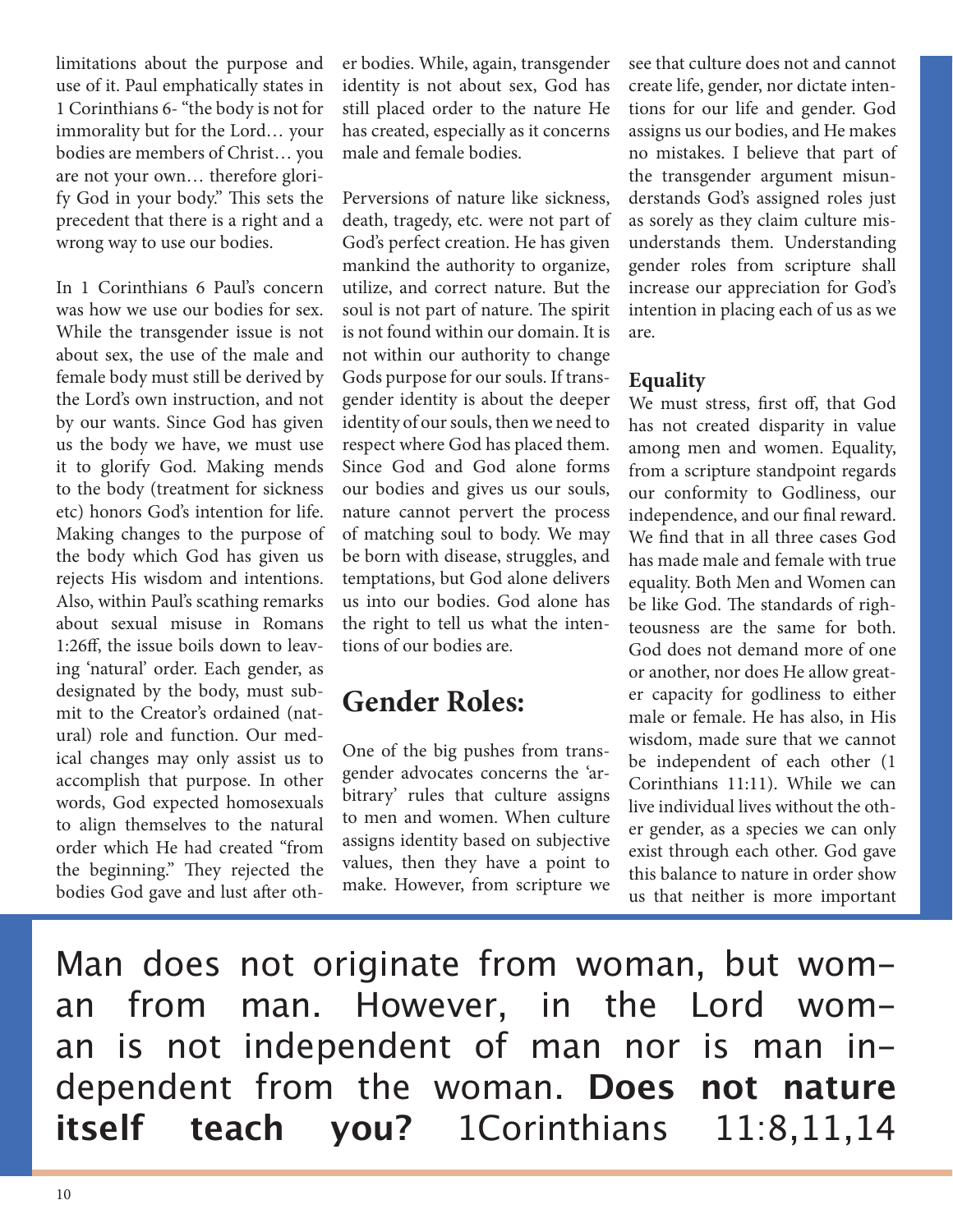# God made it evident since the creation of the world. His invisible attributes , His eternal power, and His divine nature have been clearly seen, being understood through what has been made. Romans 1:19, 20

than the other. Finally, God makes no separation as to our final reward. In the Lord there is neither male nor female, we are co-heirs of eternal life (Galatians 3:28; 1 Peter 3:7).

While transgender believers probably acknowledge Biblical equality, I would challenge the notion that gender somehow adds or detracts from our worth. A Transgender feels that they are less of a person because their body and their soul is out of alignment. This is placing worth on gender where God does not. In the Lord there is no male or female, meaning you are not closer to perfection because you identify as a male or female or if you reassign yourself to what you feel. If you feel you are in the wrong body, know that God has given you equality to the point where your eternal salvation does not depend on which gender you are. You can exist in your current state and have equal opportunity to come to God. How you go about honoring the gender assignment God has given you, however, will impact your ability to glorify God. You cannot approach God on your terms. You must use His terms, and His assignments.

#### **Submission**

Submission is a dirty word in our culture. Nobody likes to talk about it. This is because some have a stilted view of Biblical submission. Biblical submission does not mean inferiority (see above on equality). God has demanded that males and females submit to each other (Ephesians 5:21). Our gender does not determine our worth, but our gender does determine our role and duty. How are men and women to submit to each other? Men submit to women (Husbands to wives in Ephesians 5) by loving and sacrificing self. Men are assigned the role of crucifying selfish desires so that women can have what they need to be pure and perfect. To accomplish this, men are given the words of scripture to teach and convey. It is his duty to lead and make decisions which shall result in the building up of the woman, the church, and the image of God. Women submit to men (wives to husbands in Ephesians 5) by respecting the man's decisions and trying to follow them wherein God's truth allows. Women are in no position to disobey God on account of the man. But when she honors the man's decisions (particularly within the marriage and within the spiritual context) she builds up the man, the church, and the image of God.

#### **Role**

Adopting transgender identity will necessarily impact the roles God assigns. If God has assigned a person with a male body, then the expectation is that they accomplish a man's role. The transgender individual calls to question God's roles for their own body. For a quick case in point, consider the roles in 1 Corinthians 11 and 14. In Corinth there were female bodies who found that God's spirit called them to do things which might normally be done by the man. What was God's answer to that quandary? It was not to change their gender, nor claim the identity of the other gender. If transgender is a legitimate path in God's eyes, then it would have been much easier for Paul to tell the Corinthian women with the Holy Spirit of prophecy to identify as a man, thereby nullifying all gender role disputes. Instead, Paul says that the spirit of the prophet is subject to the prophet, and must be brought into alignment with God's pre-assigned gender role. Would Paul have allowed the prophetess to simply identify as a man? Not based on that discussion. It is clear in 1 Corinthians 11 that the roles were connected with their created bodies. We must take care to maintain the roles which God has given by His own creation. Some may feel that they relate to or identify as another gender, but this does not alleviate God's expectation for our bodies and the roles they play.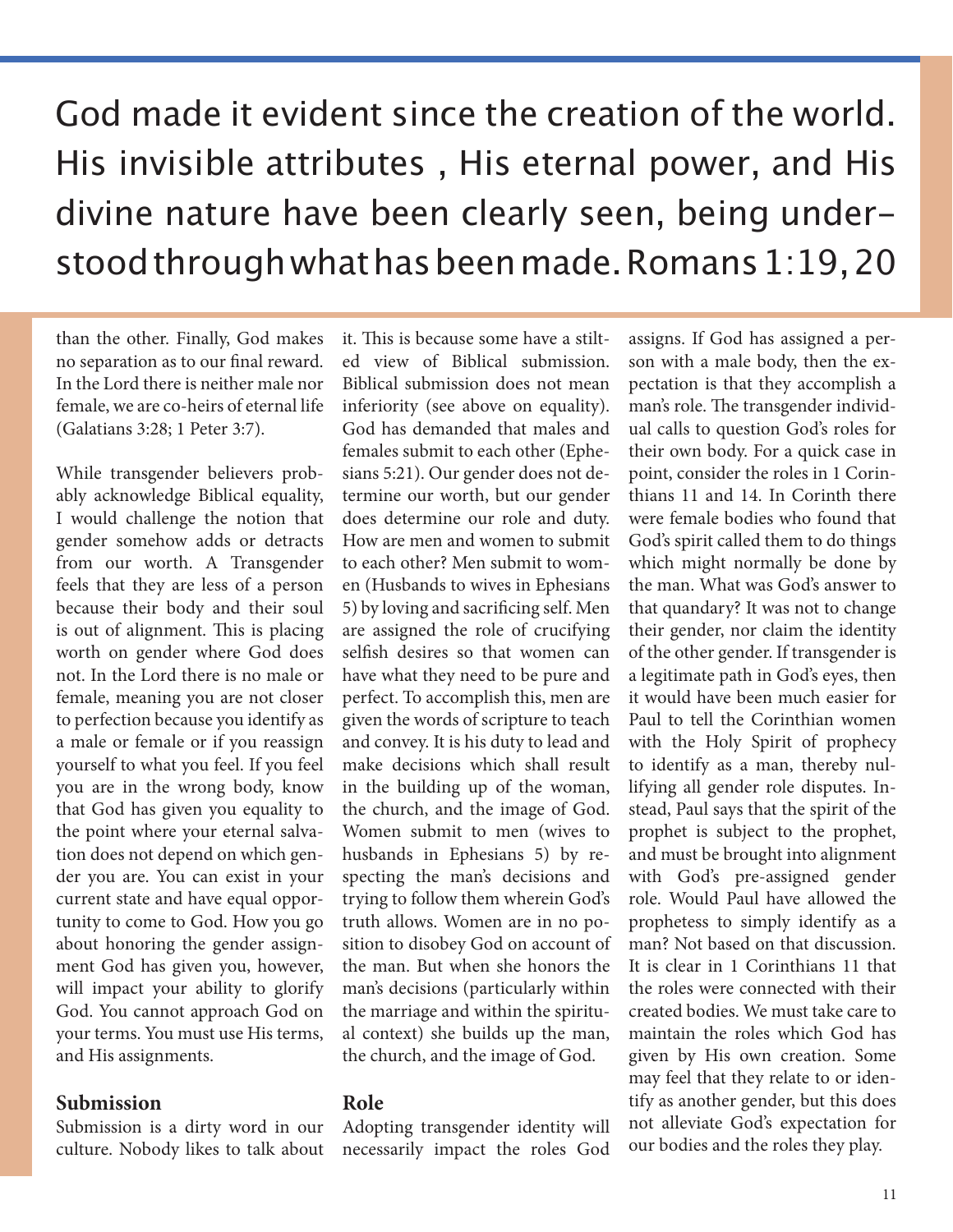## **The Example of Our Lord**

There is no higher appeal than the example of the Lord Jesus. He left us all the perfect model to follow. Jesus' example can inform our identity, role, and purpose. If anyone had claim to being disembodied from their true identity, it was Jesus. Think about it; He was God living in a human body. No gender crisis comes close to what Jesus would have felt every waking second of being the eternal, infinite creator dwelling in a material, finite, and problem filled body. "Therefore He had to be made like His brethren in all things, so that He might become a merciful and faithful high priest… for we do not have a high priest who cannot sympathize with our weaknesses" (Hebrews 2:17; 4:15). I, Luke Moyer, may not have a clue what a transgender really feels, but I know for certain that Jesus does. Because He lived in a foreign body, He can give the pattern to follow. The question is, what did Jesus do with His situation?

We find that Jesus submitted fully to God's plans (John 8:28). He did not treat His body as foreign, but accepted that it was necessary to accomplish God's will. He did not try to resist the body the Father made for Him. His identity was very unique, being the one and only son of God. This is starkly different from our situation as creation. Yet Jesus still accepted His identity as human. He didn't try to leave behind His role as human or change His body to become more divine. Instead, he endured the trials of humanity because He loved the Father. In the end, He was called upon to endure the most identity challenging experience any being has ever gone through: taking on Himself the sins of the world.

Nothing could be so inverse and unnatural as the only Holy God of the universe taking sin upon Himself. Jesus' flesh did not want to do this. He prayed for a way out. It would have been quite convenient to identify as God rather than man in this moment. It would have been preserving and fulfilling to transition so that He wouldn't need to fulfill the role of human. Instead, Jesus chose to remain in His fleshly body as it was and endure death itself.

What can trans identifiers learn from Jesus? That nobody had more reason to adapt to internal identity than Jesus. That God has purposes in mind for us that often entail us remaining in the state we are placed in. That we must submit our wills to God's. Every human will face the desires of the flesh: the struggle that the body has in disparity with the mind. Sometimes this will look like sexual lusts, sometimes apathy, sometimes anger or abuse, sometimes anxiety or crisis. For each struggle in which we find ourselves, we must remember that lust is always going to be at odds with the spirit (Galatians 5:17). It is our calling to apply self control. From a Biblical standpoint, both the body and spirit must be brought into alignment with His will. We must not let perversions control us. Jesus' body was changed upon resurrection. He goes to great lengths to show His disciples that it was still a body, and that it was still the same body. It was different, however. The flesh and blood portion of it had been 'transitioned' to a spiritual state. Jesus gives us the promise that He will do the same for our bodies (1 Corinthians 15:50ff; 1 John 3:2).

If a transgender person feels that

their bodies are corrupted or misplaced, are they willing to let the creator Himself change them at the resurrection? The promise of resurrection is for those who honor His will in their lives. This takes patience and suffering. But the final reward will always be greater than what we forgo in this body (Mark 10:28ff). As a note to transgender opponents, no good comes from telling a persecuted mind to simply "stop feeling persecuted!" We must first establish the grounds of scriptural reality. We then must deal with people as they are, helping them see how they can bring their own lives into conformity with God's expectations. For some, the struggle may pass. For others, the persecution of gender crisis may continue every day of their lives. My concern is not to rid people of struggles, but to assist their burden as they walk in a manner worthy of the gospel. How can a person conflicted with gender disphoria possibly be expected to continually live in struggle between body and mind? By focusing on true identity.

#### **Where is our identity found?**

When Jesus Himself was challenged to give in to the temptations of the flesh, where did He find His ultimate answer? In Matthew 4, the challenge was on His identity as the Son of God. Jesus, each time, proves that He is the Son of God, and because He is the Son of God He will not be driven by fleshly temptations. If we are to avoid evil, temptation, and the perversions of the flesh, then we, too, must call upon our true identity. Our true Identity is not found in male or female at all,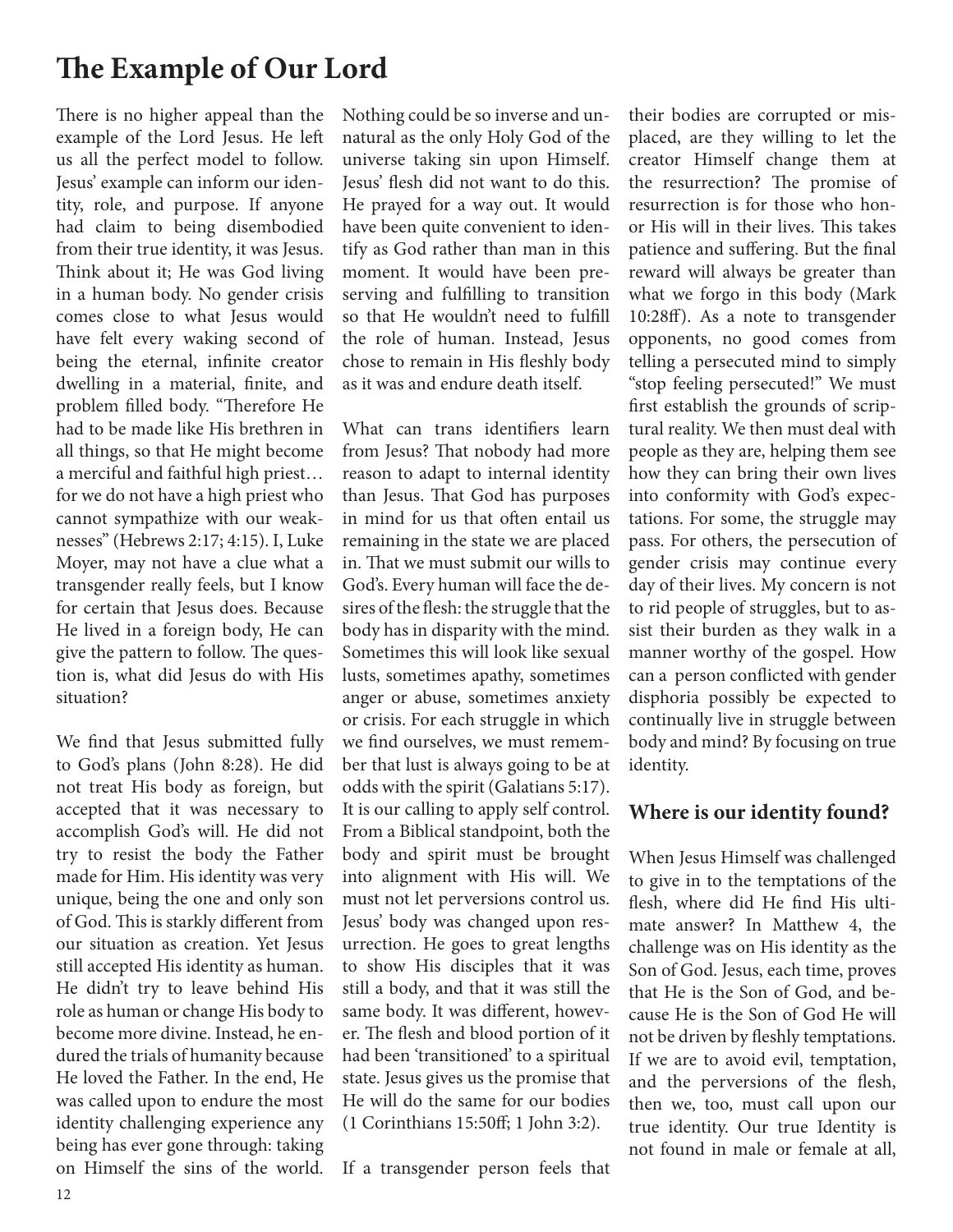but rather in the Lord Himself! "The Children of God do not sin" (1 John 3). In this statement John is compelling us to consider our identity as children of God in order to combat the flesh. Paul says that identifying ourselves by human standards will profit nothing. We are identified by our crucified Savior (Galatians 2:20). Peter tells us that if we are to suffer, it should be for our identity as Christians (1 Peter 4).

We do not wish to downplay the suffering which transgender individuals feel. We simply wish to place it within a Biblical perspective. Our identity is not found through our gender; it is found through the name of Jesus. We are called by His name (Acts 15:17; Ephesians 3:15). When we are 'in the Lord' it shouldn't matter to us if we are male or female (Galatians 3:26-28). The core of the transgender argument is about identity. But if our identity is about male and female, then we have missed the point of being human. The point of being human is to be identified by Christ. In Him we have fulfillment, completion, and perfection. Our bodies and our spirits are going to be at odds with one another. That's not a transgender issue; it's a human issue. God is the creator and the author of nature. He has created male and female with meticulous precision. He has created and formed each of us from the womb to be exactly the way He wants so that we can glorify Him. He is perfect and cannot make a mistake. He has allowed humans to manipulate creation, but has not authorized us to manipulate our assignments. He has assigned each soul with a body. He has assigned each body with a gender. He has assigned each gender with a role. Our duty is to deny self desires and submit to God's will.

So what choice do we have? Our appeal to transgender individuals and those who struggle with internal gender identity is not about conforming to social standards or denying purpose and identity. The Biblical appeal is to choose to serve your God and Savior within the role He has placed you. God has provided each of us a body and expects us to choose service over selfishness. God has given each of us a purpose and expects us to choose HIS purposes of godly living, holiness, and love. God has provided each of us with an identity beyond ourselves and expects us to choose Jesus as our primary definition. If we choose God and His work, then we may please Him even if we struggle with the disparity between flesh and spirit.

Denying God's created order denies His wisdom. Denying God's intended roles is pride and rebellion. Do we really know better than God? Let each of us, with whatever internal struggle we face, find our greatest identity in Jesus Himself. In Him, gender does not impact value or worth. Let us be content to pursue the work that God has given to each of us (1 Corinthians 7:20; 12:4-30; Ephesians 2:10; 1 Peter 4:10). Let us continually look to Jesus as the great example and guardian of our souls, and follow after His footsteps in selflessness, love, and obedience. If your gender assignment causes you to suffer, know that if you do it the Lord's way: "After you have suffered for a little while, the God of all grace, who called you His eternal glory in Christ, will Himself perfect, confirm, strengthen and establish you." (1 Peter 5:10)

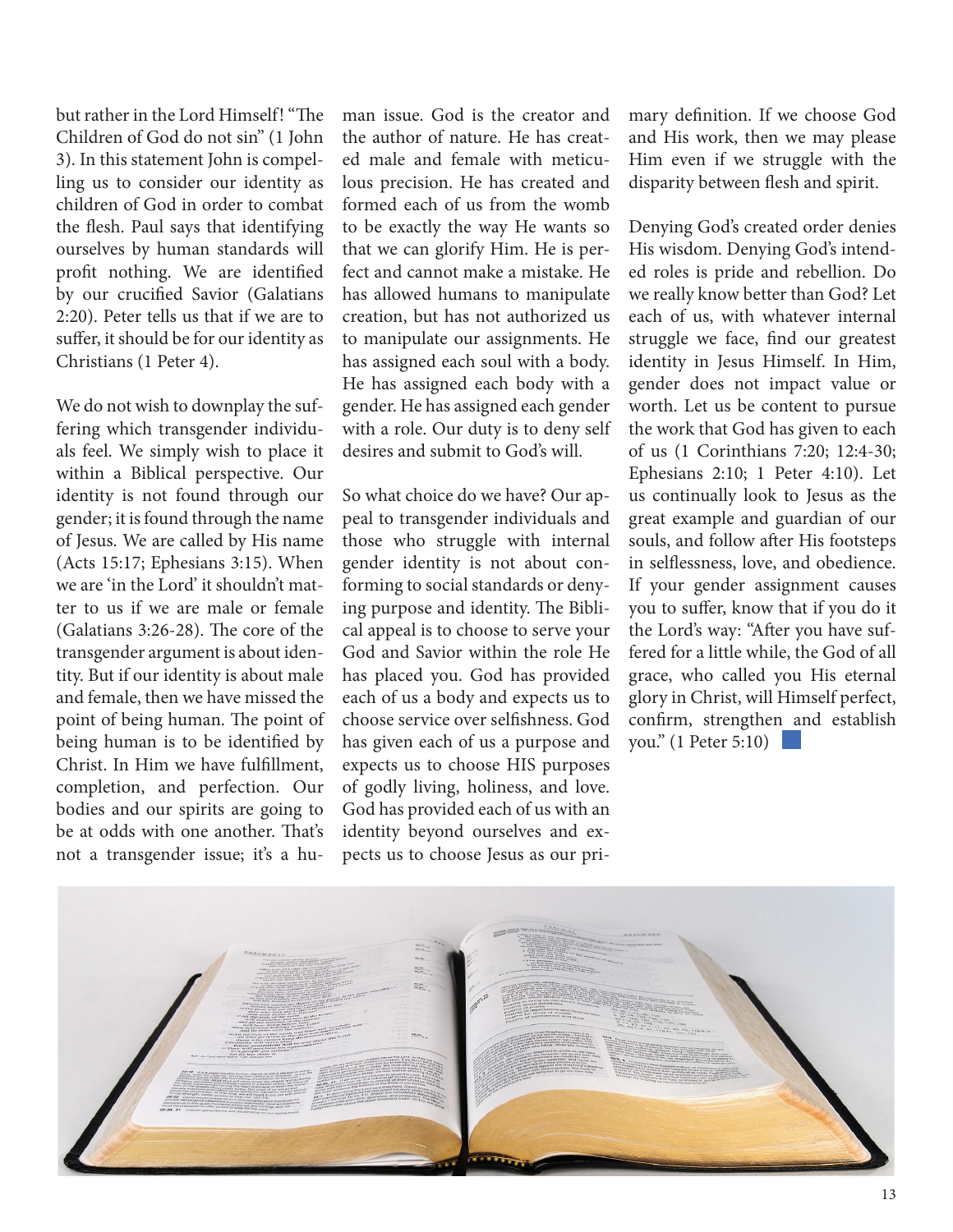## References (taken from 2017):

1 and 2 -www.marieclaire.com/culture/g3065/transgender-facts-figures

3- thinkprogress.org/the-american-transgender-population-is-larger-than-we-thought-it-wasab83126f33a

4 - http://www.belongto.org/group.aspx?contentid=2918 page expired. Now see: http://belongto. org/youngpeople/advice/transgender-info/

5- www.belongto.org/group.aspx?contentid=2918 page expired. Now see: belongto.org/youngpeople/advice/transgender-info/

6- www.hrc.org/resources/reporting-about-transgender-people-read-this

7-wqad.com/2017/07/05/baby-in-canada-may-be-worlds-first-person-to-have-no-gender-assignment/

## For further Trans advocate reading:

https://www.glaad.org/transgender/transfaq

https://www.psychologytoday.com/basics/transgender

http://www.apa.org/topics/lgbt/transgender.aspx

https://www.hrc.org/explore/topic/transgender

https://transequality.org/issues/resources/frequently-asked-questions-about-transgender-people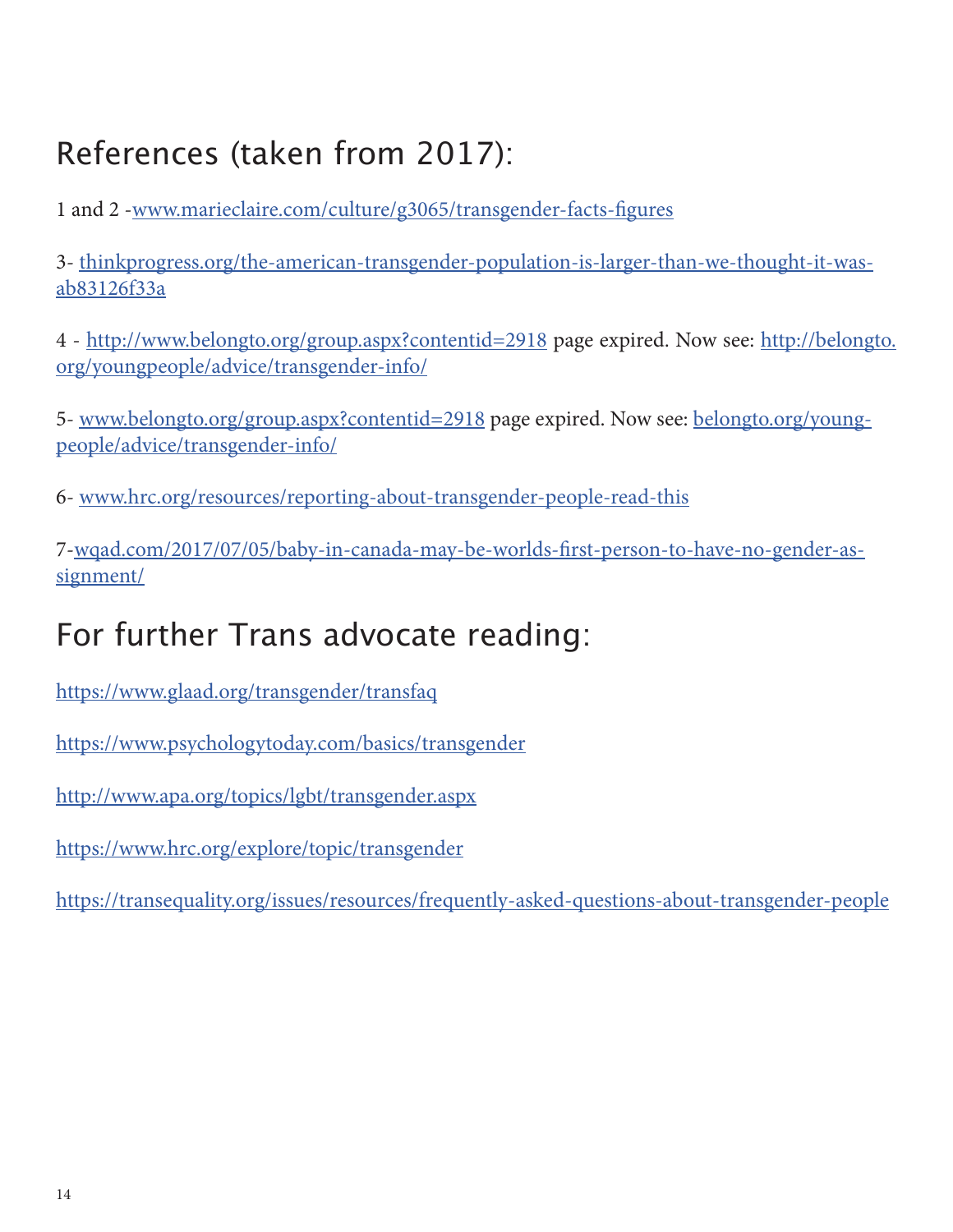

**Books Workbooks Articles Blog Resources** 

Moyerpress.com